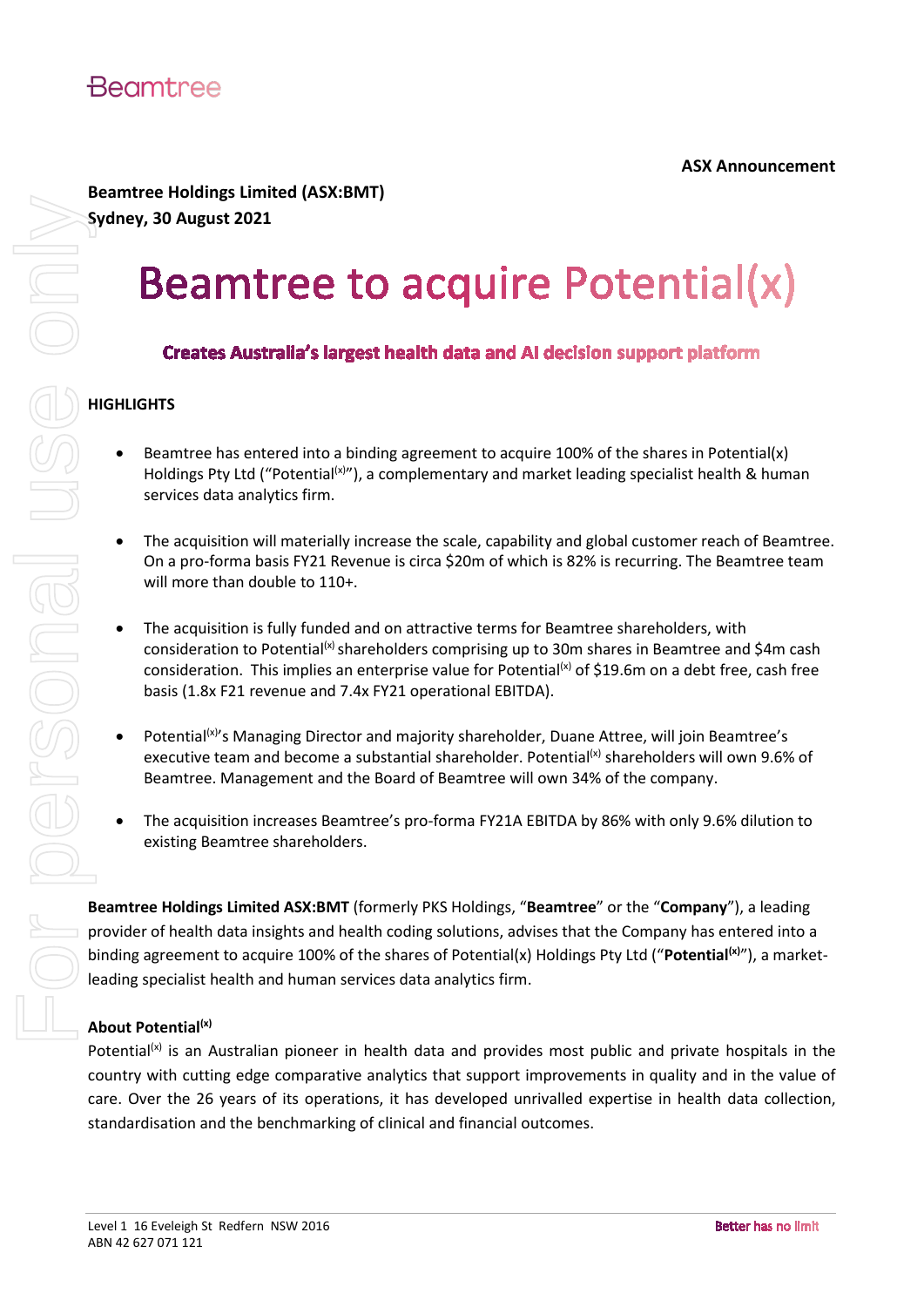# **Beamtree**

The company's proven track record of impact on quality and efficiency in hospital care has seen it grow internationally and into other human services, including disability.

Potential<sup>(x)</sup> currently has client relationships with more than 300 health service providers including over 250 hospitals in Australia, New Zealand and the United Arab Emirates and 35 large disability providers, who represent ~40% of NDIS funding.

Potential<sup>(x)</sup> has a 26-year partnership as the full-service operator for The Health Roundtable Ltd – Australia and New Zealand's premier benchmarking and hospital improvement cooperative, which includes a network of 200 hospitals across Australia, New Zealand and the Abu Dhabi Health Services Authority (SEHA).

Potential<sup>(x)</sup> FY21 revenue is \$11m and normalised EBITDA is \$2.6m.

#### **Transaction details**

The transaction consideration to Potential<sup>(x)</sup> shareholders comprises up to 30m shares in Beamtree and \$4m cash consideration.

The share consideration to be issued on completion of the acquisition comprises 12.7m ordinary shares and 6m performance shares. The performance shares will convert (1:1) into ordinary shares on satisfaction of a vesting condition based on the achievement of revenue targets for FY22. The issue of the remaining 11.3m shares will be deferred for 24 months as security against any warranty and indemnity claims. The warranties given are customary warranties for a private treaty transaction of this nature. The transaction is also subject to certain customary conditions precedent for a transaction of this nature, including no material adverse change in respect of Potential<sup>(x)</sup>.

The transaction consideration implies an enterprise value for Potential(x) of \$19.6m on a debt free, cash free basis (1.8x F21 revenue and 7.4x FY21 operational EBITDA).

Completion is expected to occur by the end of September 2021.

#### **Compelling Strategic Rationale for Global Growth**

- Accelerating growth in new global markets and adjacent sectors
- Add value and market access for existing solutions and software
- Reduced barriers to entry in ANZ market with Potential<sup>(x)</sup> currently serving the majority of large hospitals in Australia
- Complementary values, strategies, services and people
- Integration gains from empowering our people and optimising process through innovation
- Integration of Potential<sup>(x)</sup> analytics and insights to other software and markets
- Wide market respect for both companies as a result of long-term industry collaboration and a mission to improve service, patient and client outcomes